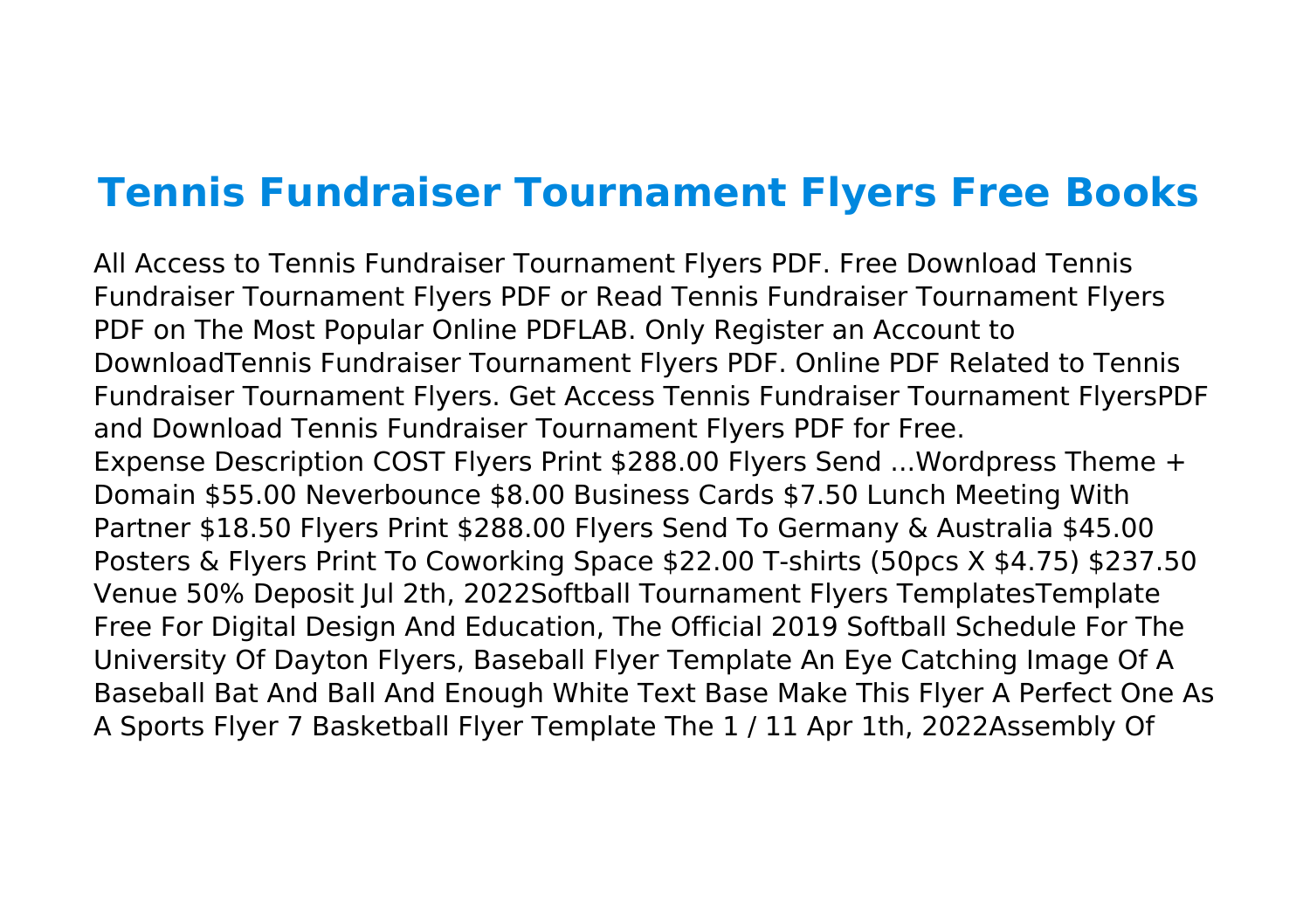First Nations Annual Golf FUNDRAISER TournamentBags, 1 Free Raffle Ticket For Each Player Within Each Foursome (12 Total Tickets). Hole In One Sponsor - \$5,000 (available To One Sponsor) One Foursome, Logo Placement On Event Materials Including Event Program, Easel Signs, And Other Materials That May Apply, Recognition On The AFN Website As A Tournament Sponsor, 1 Tee Sign, Jul 1th, 2022.

Handicap Doubles Fundraiser TournamentJan 25, 2017 · C. If None, HIGHEST 2015/2016 Yearbook. D. If None, Entering Average Will Be 240 WITH NO HANDICAP. 3. THREE (3) Handicap Game Series Will Determine The Winning Team. 4. Field Limited To 224 Bowlers Or 112 Teams. 5. Pay Ratio Is 1:10 Or 11 Places. 6. If … Jul 1th, 2022Handicap Team Fundraiser TournamentNov 18, 2017 · A. HIGHEST, 21-game, 2016-2017 Winter, Bowl.com Average. B. If None, HIGHEST 2017 Summer Average. C. If None, HIGHEST 2015/2016 Yearbook. D. If None, Entering Average Will Be 240 WITH NO HANDICAP. 3. THREE (3) Handicap Game Series Will Determine The Winning Team. 4. Field Limited To 280 Bowlers Or 56, 5-person, Teams. 5. Feb 1th, 2022Varsity Tennis 20-21 JV Tennis 20-21 Danielle Blanchett ...Danielle Blanchett Caroline Elvington Sarah Brashear Savanna Baker Audra Jackson Carrington Owens Ansley Martin Callie Brooks Lauren Martin Gabby Cooke Hannah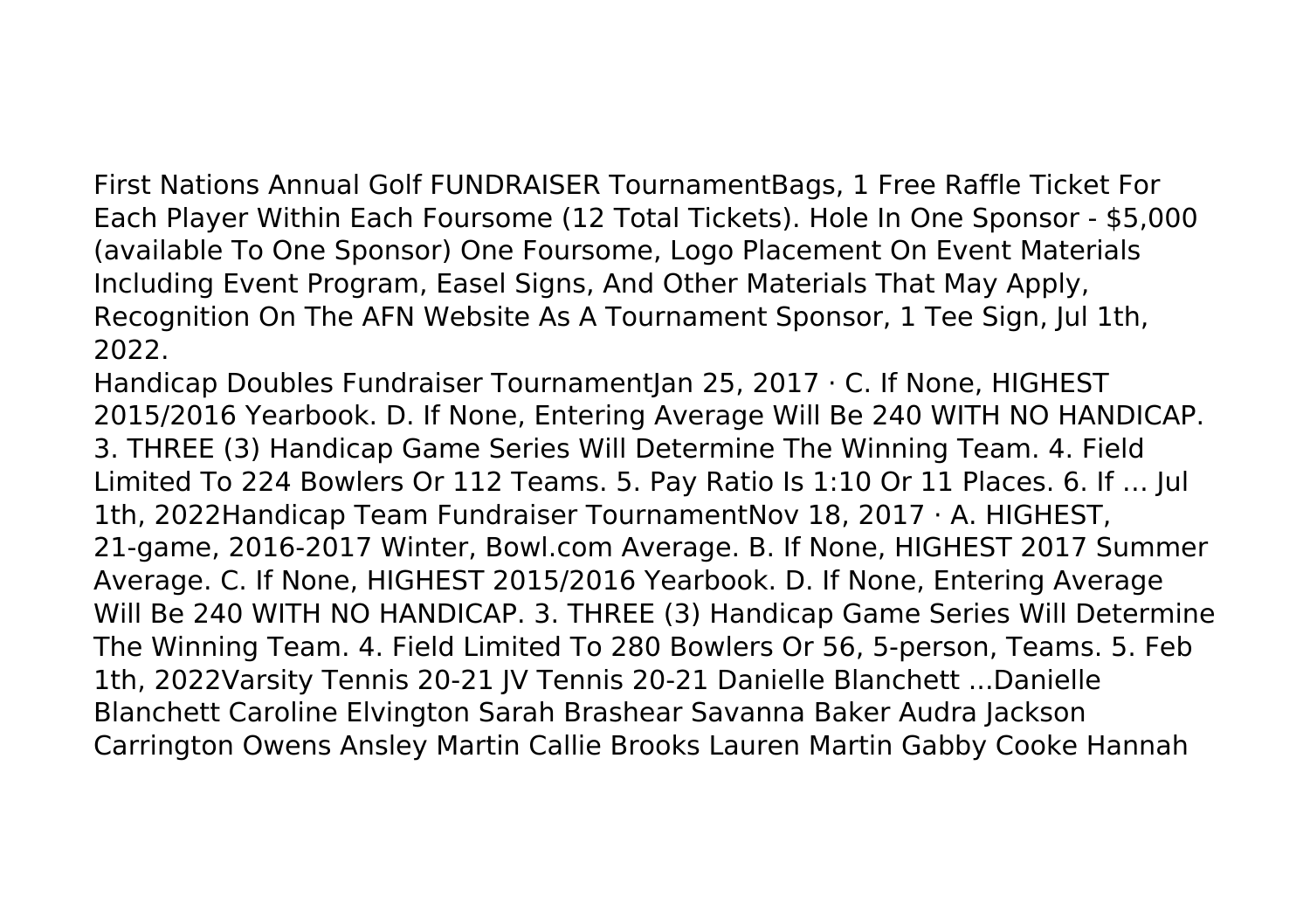Kitchen MacKenzie Lane AnaClaire Owens Anna Hasty Claire Eskridge Brooklyn Scruggs Isabella Tanner Payton Pace Jenna Grace Causey ... Jan 2th, 2022. Tennis Court Surfaces, Tennis Surfaces, And Other Sport ...A Guide To Quality All Weather Sport Surfaces Nova 6 Industrial Rd., Bldg. #2 Milfor May 2th, 2022TENNIS 2021-2022 15. TENNIS — BOYS AND GIRLSSPORTS REGULATIONS 134 TENNIS 2021-2022 15. TENNIS — BOYS AND GIRLS ... By A Coach Or Trainer, A Player Will Be Allowed A Maximum Of Five Minutes For Treatment After Which The Player Must Resume Play Or Forfeit The Match. 1.11) Singles Players Must Play In Order Of Te May 2th, 2022Developing Bone Crushing Tennis Serves ... - Tennis TrainingPrior To Resistance Training And Interval Training. See Your Physician Before Starting Any Exercise Or Nutrition Program. If You Are Taking Any Medications, You Must Talk To Your Physician Before Starting Any Exercise Program, Including Turbulence Training. If You Experien Jan 2th, 2022.

Weekly Tennis DRILLS & PLAYDAYS For Tennis Center (307 ...Monday 10:00am-11:00am Skills & Drills Groundstroke, Volley, & Overhead Drills Followed By Point Play. Tuesday 2:00pm-3:00pm Doubles Strategy Drills On Specific Strategies For Doubles! Tuesday 6:00pm-7:30pm Men's Playday Singles & Doubles Play Organized & Run By A Pro. Capped W Feb 1th, 2022Classic Tennis • TENNIS •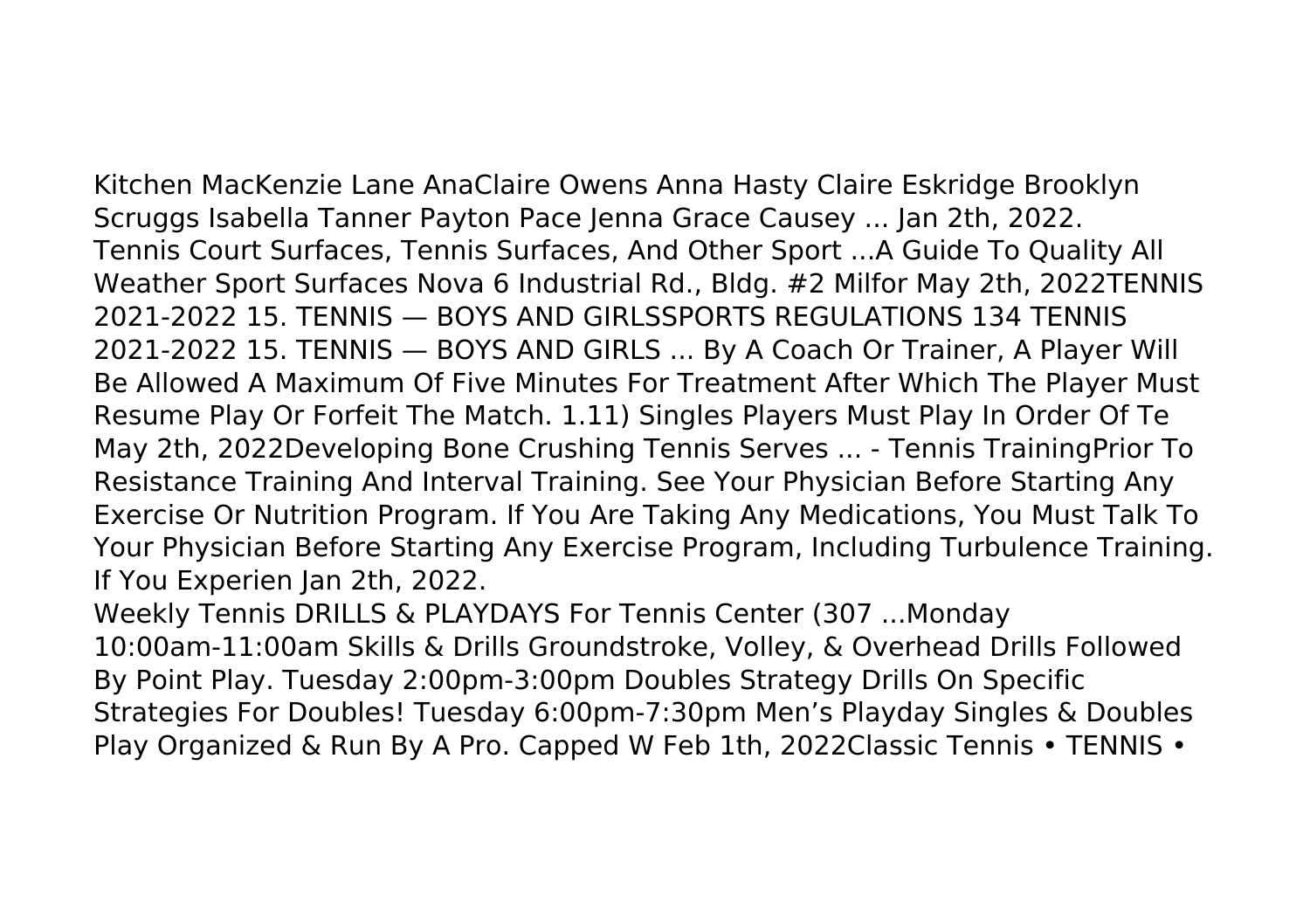TRACK 2M2odeBobble Head Track 3-D Volleyball Fame Volleyball BH 537 Male BH 536 Female Model Size Each A1302 A 6" 11.95 Model Size Each ROX 617 7" 14.95 Model Size Each BH 537 Male 5w" 14.95 BH 536 Female 5w" 14.95 Model Size Each RST-550 54" 13.95 Engraving Is For Display Purposes Only And Is Not Incl Jun 2th, 2022Velocity Tennis Flexx Tennis - Richmond RecognitionBobble Head Track BH 537 Male BH 536 Female Sentinel Track Impact Track Available In 3 Sizes Available In 3 Sizes 6th Annual Erik Nielsen Lacrosse Playoff Whitehorse Excelsiors - Jr. B Model Size Each RFC 936 Female 8" 21.95 RFC 937 Male 8" 21.95 Model Size Each BH 537 Male 5w" 15.95 BH Jul 1th, 2022.

Ultimate Tennis Training Manual Tennis Conditioning …Interval Training – Bodyweight/Weight Resistance And Sprinting 3 To 4 Times Per Week Long Distance Conditioning – 1-3 Mile Jog, 1-2 Times Per Week. You'll Notice That I Put More Emphasis On Conditioning For Actual Explosive Points And Less Emphasis On Training To Run A Marathon. Jul 2th, 2022Andrew Fearnside Director Of Tennis Junior Tennis AcademyPerformance Junior Tennis Players. Andrew Is An Australian Teaching Professional Who Has Held ATP World Rankings In Singles And Doubles. Currently, He Is A Top Five-ranked Player For Singles And Doubles In The NorCal Section. He Also Holds USTA National And ITF World Senior Division Rankings Mar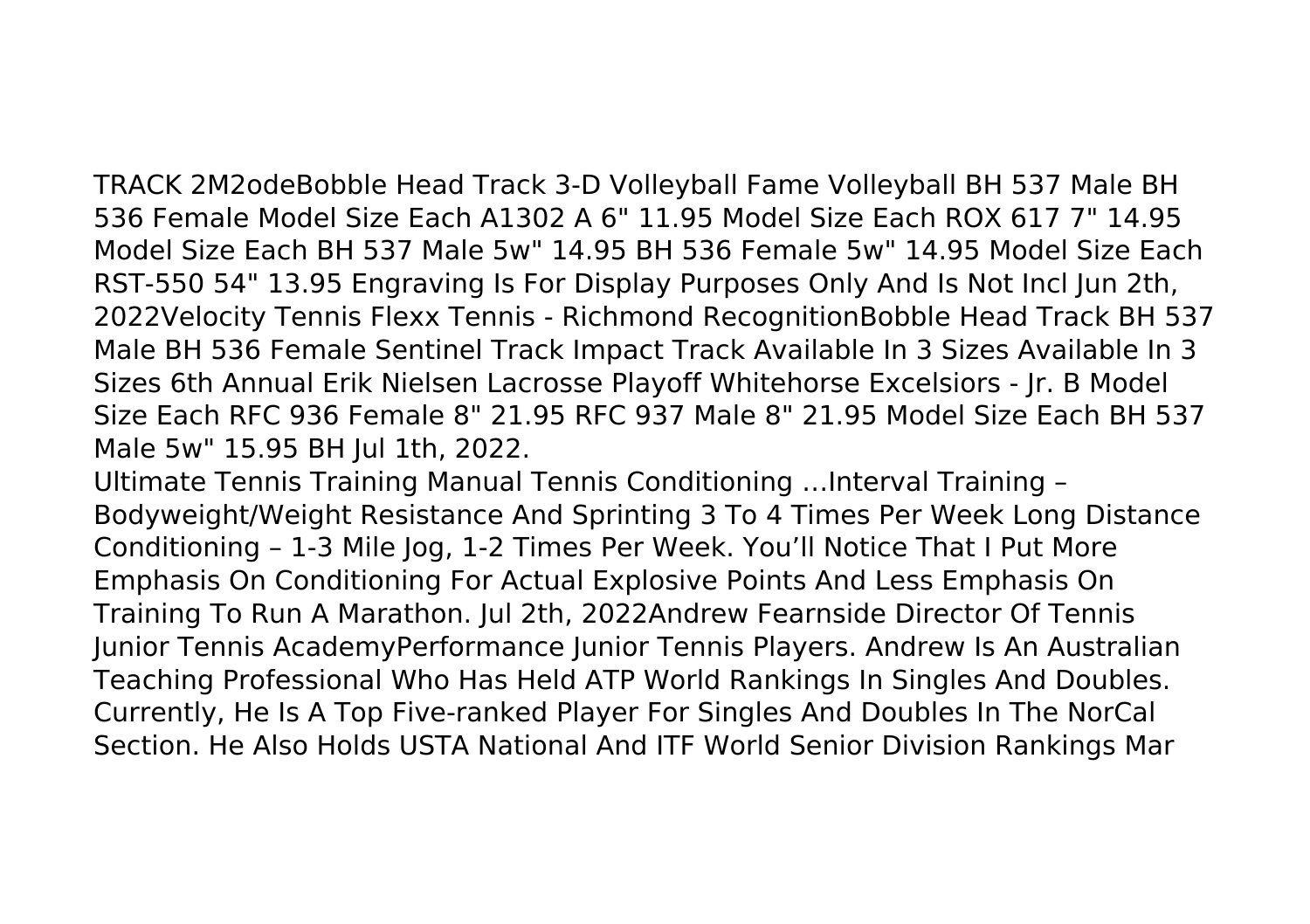1th, 2022TENNIS ACADEMY AND PROGRAMS Wintergreen Tennis …Year-round Program (indoors November To April; Outdoors May To October) ... Wintergreen's Tennis Staff Will Coach And/or Join You In Singles Or Doubles Matchplay. Court Positioning, Strategy Jun 1th, 2022.

2010 3A BOYS' STATE TENNIS TOURNAMENTTyler Howard & Jaden Seely (Hurricane) 7-6, 6-2 2nd South Sr./Sr. Tyler Howard & Jaden Seely (Hurricane) Ryan Jensen & Devin Anderson 6-3, 6-1 2010 3A BOYS' STATE TENNIS TOURNAMENT May 14-15 @ BYU Tennis Courts (South Of Smith Fieldhouse) 1st Doubles Ryan Jensen & Devin Anderson 7th North Skyler Almquist & Mason Ford (Desert Hills) Jun 1th, 2022ORANGE BALL - Find A Tennis Tournament | USTAOne Player Has A Tennis Ball. 2. Players Kneeling With Both Hands On The Ground In All Fours Position With Back Straight 3. Player With The Ball Rolls It With One Hand To The Partner ... Groundstroke Warm-up To Prepare For Up And Down The River . Technical/Game ... Following Drills From May 2th, 2022Buffalo MUNY Tennis Tournament (CIP) Media Report ID ...Media Report Dates: ID: Buffalo MUNY Tennis Tournament (CIP) 100004214 07/09/2014 - 07/19/2014 Matches Played On All Days Jan 1th, 2022. AWARDS ARCHIVE - Find A Tennis Tournament | USTA2007 25th Annual Cellular South Ole Miss-MS State Tennis And Golf Classic (MS) 2008 Marion Harris American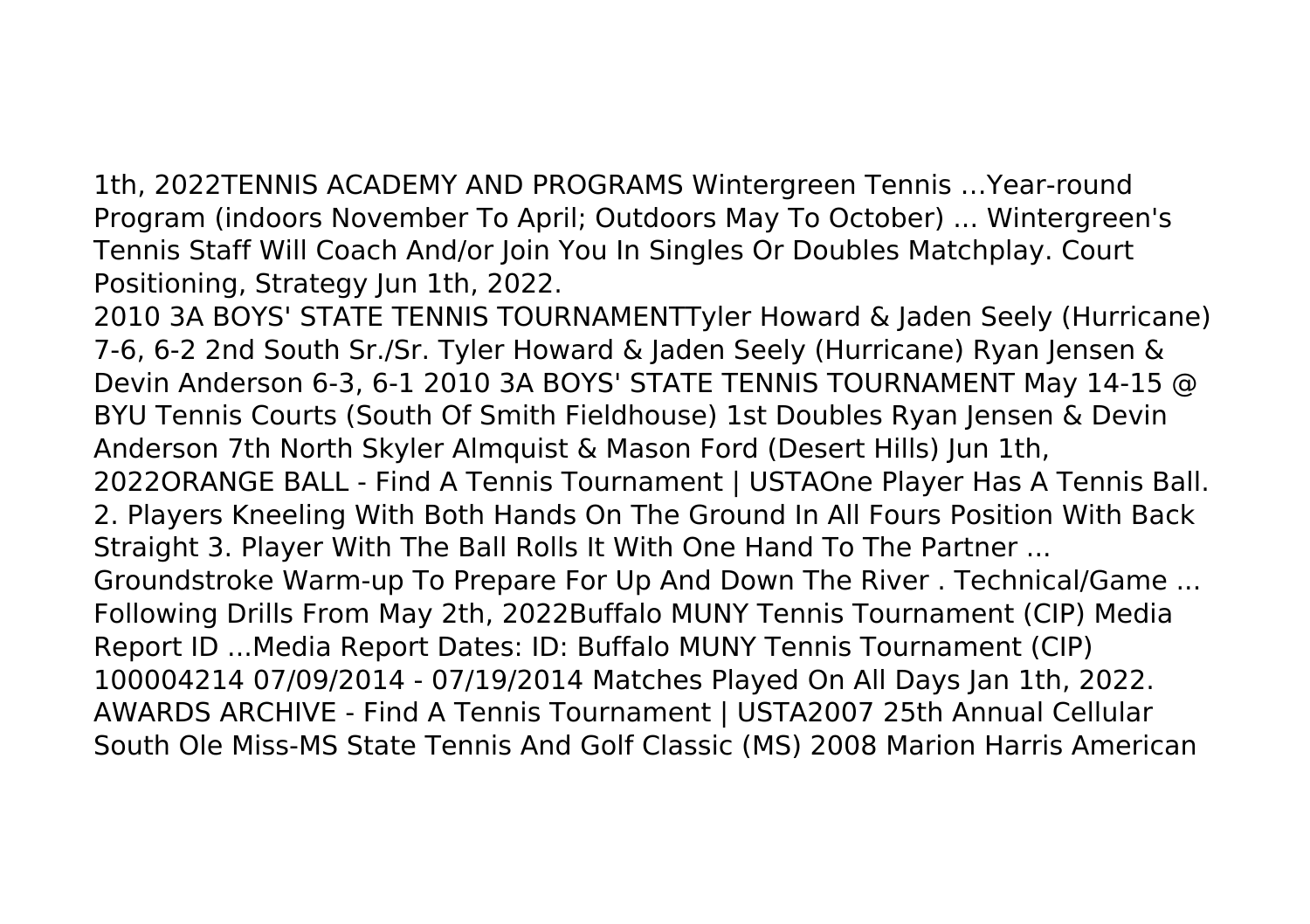Cancer Society Adult Classic (SC) 2009 Baton Rouge St. Jude Classic, Baton Rouge (LA) CHARLES B. MORRIS, JR. SERVICE AWARD 1995 John Peddycord (NC) 1996 Newton Cox (AL) 1997 Jeanie May 2th, 20222022 Sanctioned Junior Tennis Tournament ContractFor The Parish Of East Baton Rouge (BREC) 2022 Sanctioned Junior Tennis Tournament Contract BREC's Tennis Department Hereby Contracts With The Undersigned Group For The Non-exclusive Use Of The Following Tennis Sites (indicate Sites To Be Used): City Jan 2th, 2022WKLL VOLLEYBALL TOURNAMENT The Tournament Will …WKLL VOLLEYBALL TOURNAMENT The Tournament Will Feature Two Pools That Will Play Round Robin Format In Order To Qualify For Final Bracket Play. Pool A Will Play In The Wheatland High School Gymnasium. Pool B Will Play In The Grinnell Middle School Gymnasium. Ties Will Be Broken As Per KSHSAA Guidelines In The 2015 Volleyball Manual. Jun 2th, 2022. GOLF TOURNAMENT WHEN: Golf Tournament Registration …Domino's Pizza, Robitaille's Fine Candies And Fess Parker Winery. If Your Business Would Like To Be A Hole Sponsor By Providing A Service At The Tournament, Please Contact Scarr@ Bishopdiego.org. Raffle Sponsor Following A Day On The Green, An Amazing Raffle Takes Place. If Jun 1th, 20222021 MHSAA WRESTLING TOURNAMENT Tournament Plan …4 ENTRY- OPT OUT DUE DATE - The Deadline For Opting-out And Delivering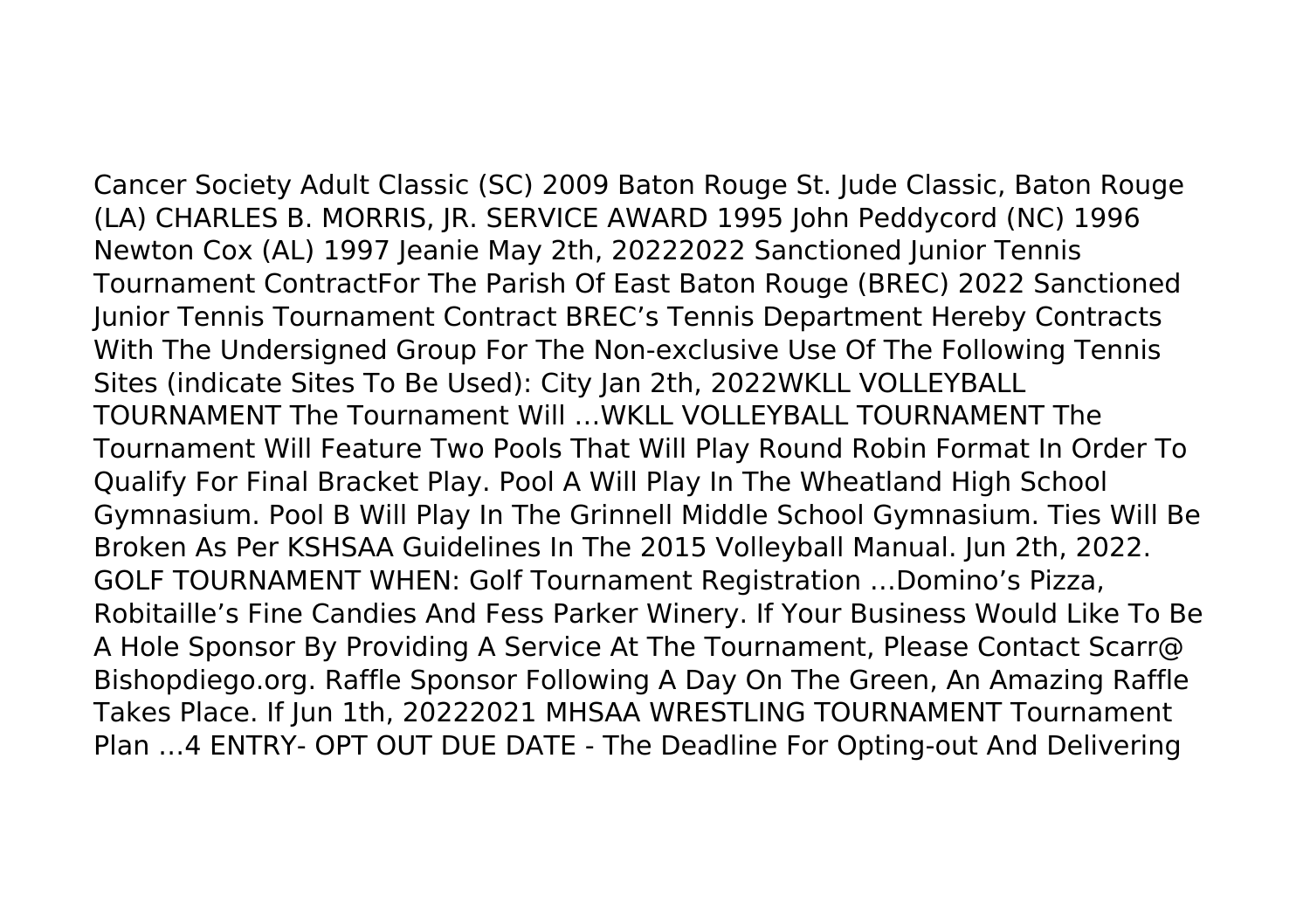Materials To The District Tournament Manager Is March 4 By 4:00 P.m. The School's Master Eligibility List And Alpha Master Roster Are Due To Both The Team And Individual District Manager By March 4. Late Materials – For A School That Fails To Submit Their Materials By March 4 A \$50 Fee Must Be Paid Before The Contestant Jul 1th, 2022TOURNAMENT HEADLINES: TOURNAMENT OVERVIEWAfterward, Saechao Made A Startling Revelation That He Intended Only To Play In Cash Games At This Year's WSOP, But Instead Decided To Try Out One Gold Bracelet Event Upon Arrival -- Ultimately Ending Up With The Top Prize. This Was Classified As WSOP Schedule Event #1, Since It's The First Gold Bracelet Of 61 To Be Awarded This Summer In Las Mar 1th, 2022.

Tournament Date 03/19/05 & 03/20/05 Tournament Location ...BANTAM 56 Lbs 1st Daniel Gibson Ashland, Va BANTAM 56 Lbs 2nd Jared Lough Fredericksburg, VA BANTAM 60 Lbs 1st Hunter Dean Lebanon Church, VA ... INTERMEDIATE 120 Lbs 3rd Michael Barbaro N. Potomac, MD . INTERMEDIATE 120 Lbs 4th Thomas Hulcher INTERMEDIATE 128 Lbs 1st Brandon Johnson Myersville, MD Apr 2th, 2022

There is a lot of books, user manual, or guidebook that related to Tennis Fundraiser